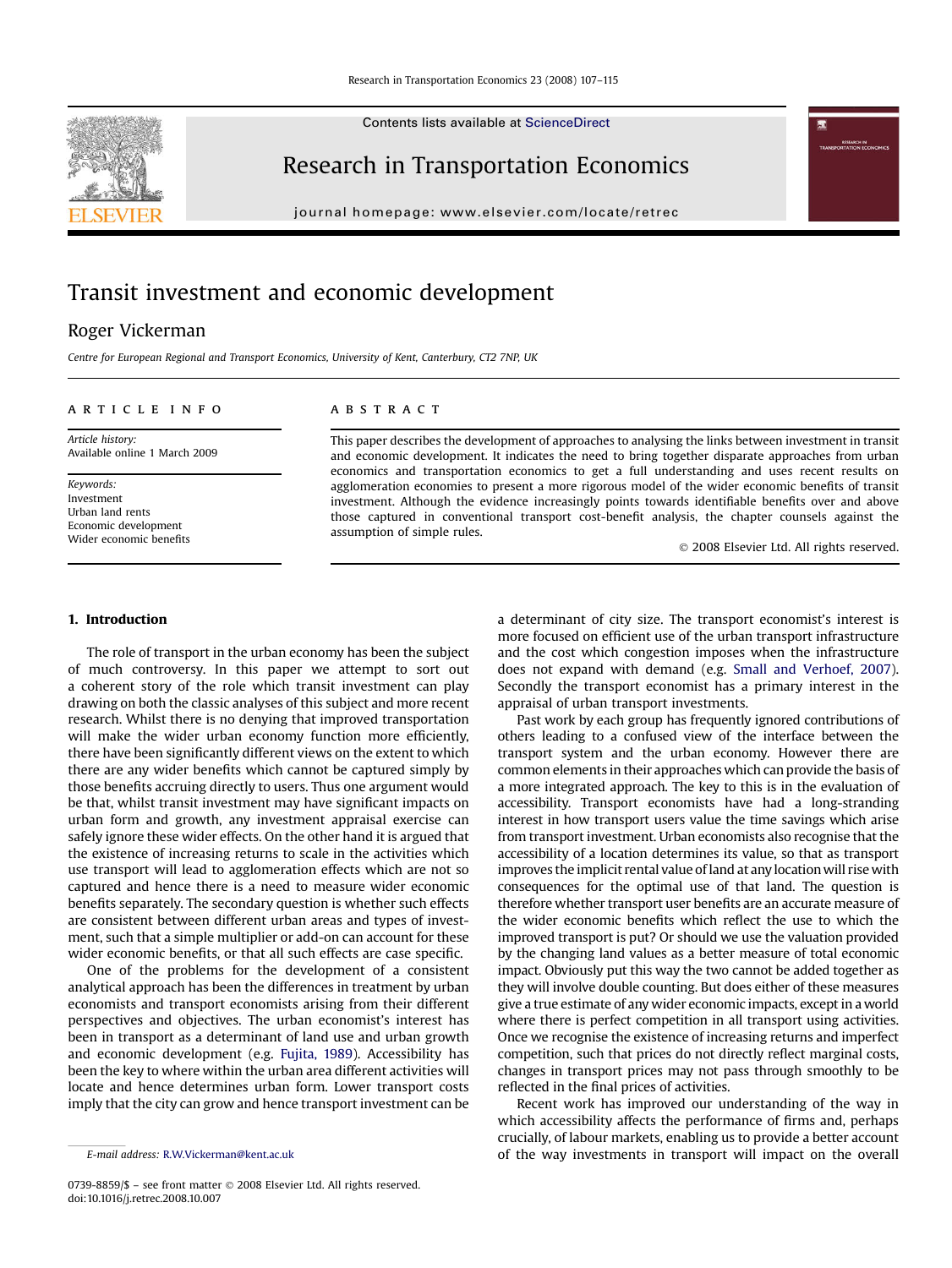urban economy (e.g. [Graham, 2007; Patacchini & Rice, 2007; Rice &](#page--1-0) [Venables, 2003; Rice, Venables, & Patacchini, 2006\)](#page--1-0). However, the empirical evidence remains problematic for three main reasons. First, work in this area is plagued with questions of endogeneity and causality, essentially whether improved transport leads to improved economic performance or is a consequence of it (see, for example, the discussion in [Banister & Berechman, 2000](#page--1-0)). Secondly, there are conflicting stories between research based on the macroeconomic relationship between flows of investment and aggregate output which tend to demonstrate some fairly strong positive links and micro-based estimates which present a more confused picture of the way the improved transport impacts on behaviour (e.g. [Vickerman, 2007b\)](#page--1-0). Thirdly, the interrelationships and spillovers between different areas have to be taken into account, the way in which the improvement of transport in one jurisdiction can have both positive (complementary) impacts on adjacent areas and negative (substitution) impacts (e.g. [Boarnet, 1998\)](#page--1-0). Individual urban areas cannot be taken in isolation as transport improvements, even to highly localised transport systems, can have profound influences over a very large geographical area.

This will have policy implications. If there are significant negative effects leading to underinvestment in transport infrastructure this could lead to lower growth and congestion whilst overinvestment could lead to problems for public budgets and negative externalities associated with over expansion.

In this paper we shall consider these various competing influences in the context of urban transit investments, developing models which allow for increasing returns, imperfect competition and spillovers between areas. The chapter deals in turn with an overview of the links between urban transit and the urban economy, the determinants of land rents and the urban land market, how the urban transport problem relates to this structure before looking in more details at the agglomeration issue. Following the theoretical analysis we shall look for evidence, taken from three broad types of study: macro studies which estimate relationship between macroeconomic aggregates; market studies which look for the way transport impacts on individual markets, and particularly the labour market; and micro studies, which focus on examining behaviour within organisations. The chapter concludes with some implications for appraisal methods and for policy.

We face the usual definitional problem of what constitutes urban transit. We have tried to confine the discussion to the consequences of intra-urban travel, or at least travel within a defined urban labour market. However, it is recognised that the growth of mega-cities and the increasing interaction between urban areas makes this a rather fluid concept. Even some international transport has some urban characteristics with the growth of long-distance commuting (weekly migration). To simplify the discussion, however, we will assume in the theoretical sections that we are dealing with a conventional defined and independent urban area and draw primarily on empirical evidence from studies of such areas to illustrate issues.

#### 2. Transport, accessibility and the local economy

Transport has a multiple nature in the urban economy. First and foremost, transport is a derived demand, transport is only required to overcome the spatial separation which is inherent in the urban economy; the level of demand will depend on the level of activity requiring transport. However, transport is also a substitutable input; as transport becomes cheaper firms and households will substitute transport for other (relatively more expensive inputs). Hence both firms and households may move to more peripheral locations (or even right out of a city) to overcome the higher rents of more central locations (and increasingly some of the higher external costs associated with congestion), pollution and crime in such areas. Or conversely they may use improved transport to enable them to enlarge market areas to enhance profitability to pay for the higher land (and labour) costs associated with central locations. Transport can thus become an engine of growth in the city by which a city with better transport can remain competitive as its attempts to grow relative to other cities in the urban system.

Accessibility is a measure of the price of gaining access to markets; for firms this is the market for both outputs and inputs (including labour); for households this is the access to jobs and to the locations for other activities. The potential accessibility of a location depends on an activity function which measures the activities which are to be reached and an impedance function which measures the cost of reaching them. This is conventionally expressed as:

$$
A_i = \sum_j W_j^a \exp(-\beta c_{ij})
$$
 (1)

where  $A_i$  is the accessibility of location *i*, the  $W_i$  are the weights associated with the activities available at a range of destinations j, and the  $c_{ii}$  are the generalised costs (including all money and time costs) of travel between i and j. Improvements to transport can have three sorts of effect here. Changes on one link will affect the distribution of trips between different modes on that link and also the distribution of all trips between  $i$  and the various  $i$ s. However, the reduction of costs on one link will reduce the overall costs of accessing activities and hence raise overall accessibility, which may increase the aggregate demand for transport from i because it is now more accessible. This third impact is often overlooked in the transport model which tends to assume a fixed volume of trips in the system.

This is perhaps the most useful way of measuring accessibility, following the work of [Hansen \(1959\),](#page--1-0) since it can be clearly related to the concepts of generalised cost included in most transport models. There are, however, alternative ways of representing accessibility such as the concept of daily accessibility [\(Tornqvist,](#page--1-0) [1970\)](#page--1-0) which looks at the population accessible to a location within a certain travel time or the time-space mapping developed by [Spiekermann and Wegener \(1994\)](#page--1-0) (for a discussion and comparison see [Vickerman, Spiekermann, & Wegener, 1999](#page--1-0)).

Considering an urban area as a whole we need to distinguish two forms of accessibility. External accessibility is that which relates an urban area to other cities and regions. Improving accessibility to other areas can enhance a city's export performance by reducing the costs of accessing markets, but at the same time it lowers the cost of access from other cities and hence increase competition for local firms. This same process can apply to labour markets in which improved rail access, for example, to the city can enlarge the relevant labour market for local firms which would have the effect of reducing wage pressure. However, it could also increase demand for resident labour from other cities and hence result in bidding up wages. This is sometimes referred to as the 'two-way road' effect illustrating that improved transportation links operate in two directions ([SACTRA, 1999](#page--1-0)). Which direction has the stronger impact will depend on such factors as the scale and scope economies which existing firms can exploit in each city.

Internal accessibility relates to the performance of the city's own transportation networks and the impact which this has on the overall economic efficiency of the city. As we shall argue in more detail later a better transport system can improve labour supply by reducing the time spent commuting thus enlarging relevant labour market areas and enhancing productivity. The way in which the city's internal transportation network relates to the external network is also important; poor connections between the local transit system and inter-city rail or airports can impact on both mode choice and overall transport costs.